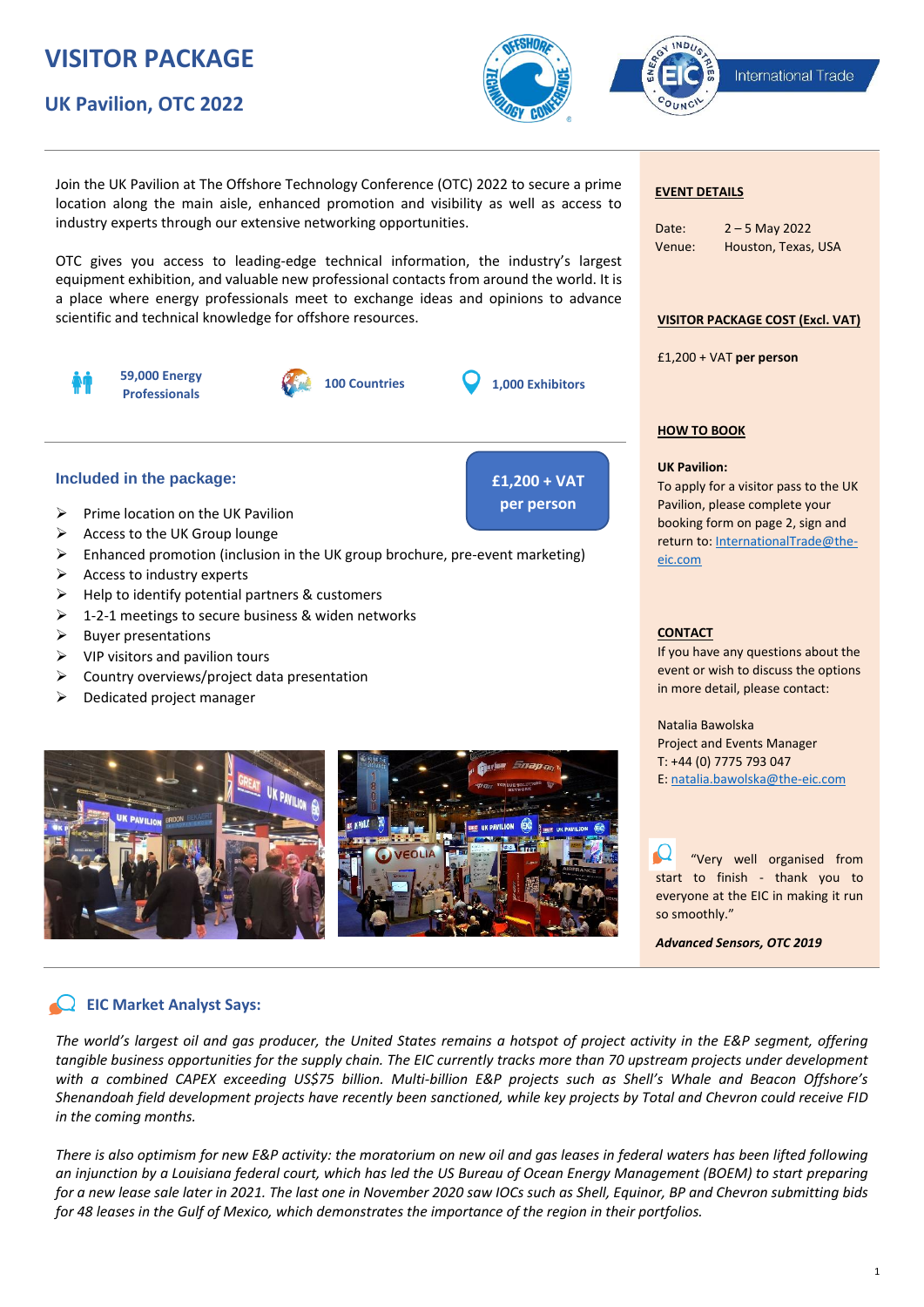# **VISITOR PACKAGE APPLICATION FORM**



# **UK Pavilion, Offshore Technology Conference 2022**

# **Please return your completed and signed application form to InternationalTrade@the-eic.com**

\* Compulsory fields must be completed.

We wish to participate in the UK Pavilion at OTC 2022 and confirm that we accept the Terms and Conditions issued by the EIC below and the organisers (available on request).

As part of my participation in the event, I understand the EIC will need to share my information, company information, and any contacts in relation to the event with external partners specific to the event.

In the ongoing COVID-19 pandemic I understand and accept the below:

- If the show were to be cancelled/postponed by the organisers, refunds would be done on a sliding scale; it would depend on the amount of money that has been paid/contractually committed to the organisers & contractors, and the amount that will be refunded to us.
- If you were to cancel your participation because of quarantine issues, travel problems, or internal company decisions, and the show was still going ahead, you would not be guaranteed to receive any refund, you are 100% liable.
- Please note, if a quarantine is put in place in the USA and/or UK, the exhibitors will be responsible to cover any additional expenses. If you chose not to attend due to this, you will not be able to receive a refund.

| Signature:' | $\sim$ $\sim$ $\sim$ $\sim$ $\sim$ $\sim$ |  |  |  |
|-------------|-------------------------------------------|--|--|--|
|             |                                           |  |  |  |
|             |                                           |  |  |  |
|             |                                           |  |  |  |

Name (in caps):\* \_\_\_\_\_\_\_\_\_\_\_\_\_\_\_\_\_\_\_\_\_\_\_\_\_\_\_\_\_\_\_\_\_\_\_\_\_\_\_\_\_\_ Date:\*\_\_\_\_\_\_\_\_\_\_\_\_\_\_\_\_\_\_Time: \_\_\_\_\_\_\_\_\_\_\_ The Exhibitor warrants that the person submitting the Application Form is fully authorised to enter into the Contract on behalf of the Exhibitor.

# **1. UK COMPANY DETAILS\*** (FORMS WITHOUT UK REGISTERED COMPANY DETAILS WILL NOT BE ACCEPTED)

| Tel (direct line):* Tel (direct line): * |  |  |
|------------------------------------------|--|--|
|                                          |  |  |

Note: if you intend to have sub-exhibitors, please provide similar details for each sub-exhibitor.

# **2.NUMBER OF VISITOR PASSES**

I wish to apply for \_\_\_\_\_\_\_\_\_\_\_\_\_\_\_(number) of visitor passes.

### **3. PAYMENT**

On receipt of your booking, EIC will invoice for the balance of charges. Payment is due within 30 days of invoice, if invoice is raised less than 30 days before the event, payment is due prior to the event date. Payment is required to be received before the date of the event. If the EIC has not received full payment prior to the event start date, EIC reserve the right to hold back exhibitor passes and access to the exhibitors stand. Full payment remains due and payable. All costs and fees below are excluding VAT.

We wish to apply for a visitor pass at £1,200 + VAT  $\epsilon$ 

# 4. **COSTS**

Costs listed are exclusive of VAT. Final invoice will include required VAT (UK VAT 20%) Total:  $E$ 

Please note: The safety of our event participants is paramount, and we are already undertaking measures to ensure the event fully complies with all health and safety protocols. Do not hesitate to contact our events team for more information.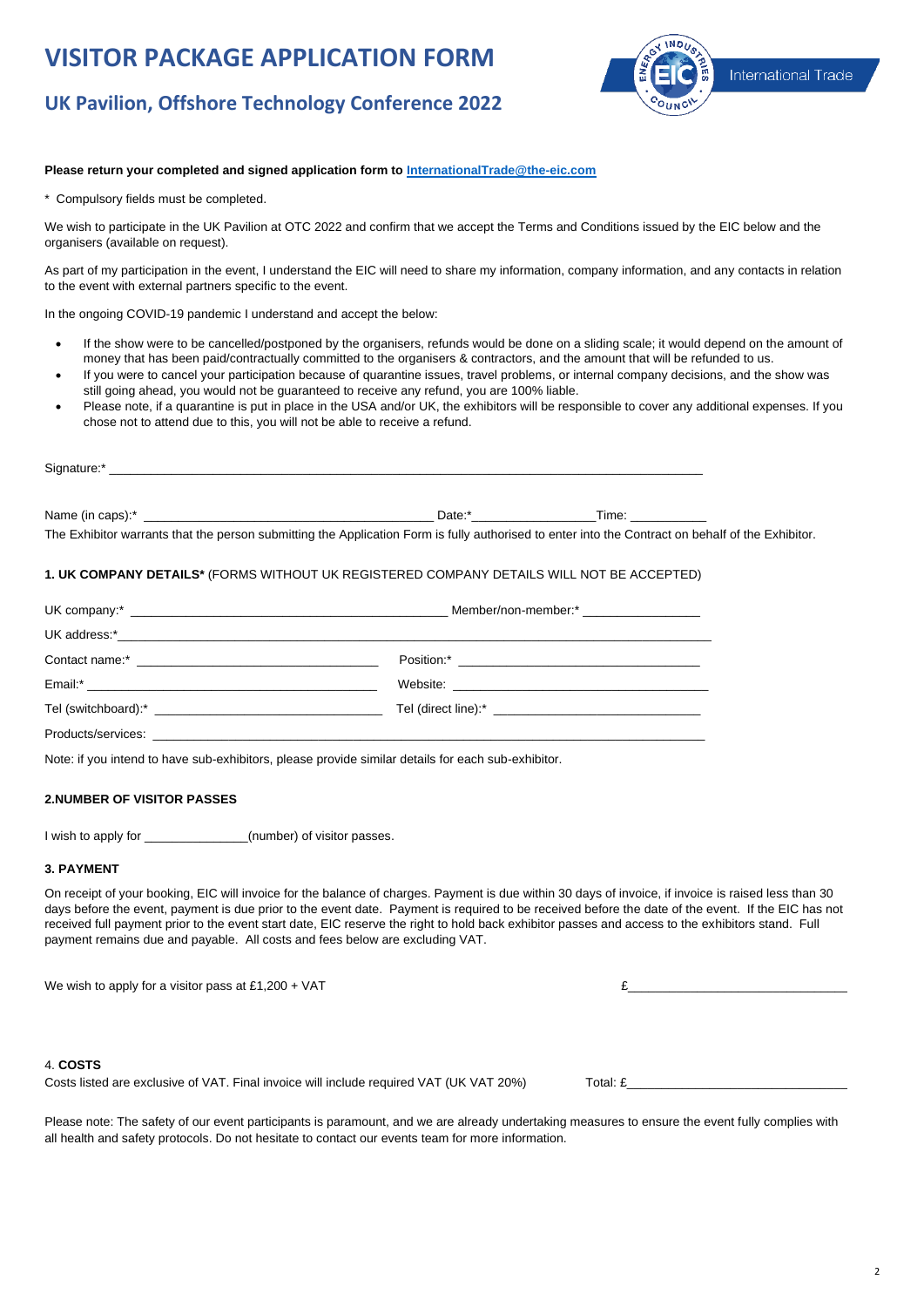# **Booking Terms & Conditions**

#### **1. Interpretation**

1.1 In these Conditions, the following definitions apply:

**Application Form:** the application form completed by the Exhibitor.

**Charges:** the charges payable by the Exhibitor, as set out in the Application Form.

**Conditions:** these terms and conditions.

**Contract:** the contract between EIC and the Exhibitor, comprising the Application Form and these Conditions, formed in accordance with clause 2.

**Exhibitor:** the company specified in the Application Form. **EIC**: Energy Industries Council, registered in England and Wales

with company number 493459, whose registered office is at 89 Albert Embankment, London SE1 7TP.

**Event:** the event specified in the Application Form.

**Member:** a fully paid-up member of EIC.

Privacy Policy: the policy covering EIC's use of personal data which can be viewed at www.the-eic.com.

**Representative:** an individual employed by the Exhibitor who may attend the Event on behalf of the Exhibitor.

**Shell Scheme:** the modular stand system supplied to Exhibitors which may include carpet tiles and furniture.

**DIT:** the UK Government's Trade and Investment department and any subsequent or replacement department.

**'Force Majeure'** shall mean acts of God, flood, drought, earthquake or other natural disaster, epidemic or pandemic; terrorist attack, civil war, civil commotion or riot, war, threat of or preparation for war, armed conflict, imposition of sanctions, embargo, or breaking off diplomatic relations; nuclear, chemical or biological contamination or sonic boom any law or any action taken by a government or public authority including without limitation, imposing an export or import restriction, quota or prohibition, or failing to grant a necessary licence or consent; collapse of building, fire, explosion or accident; any labour or trade dispute, strikes, industrial action or lockouts (other than in each case by the party seeking to reply on this clause, or companies in the same group as that party); non-performance by suppliers or subcontractors (other than by companies in the same group as the party seeking to rely on this clause); and interruption or failure of utility service.

1.2 In these Conditions, the following rules of interpretation apply:

(a) words in the singular include the plural and vice versa and words in one gender include any other gender: and

(b) a reference to a statute or statutory provision is a reference to such statute or statutory provision as amended or re-enacted and includes any subordinate legislation made under that statute or statutory provision, as amended or re-enacted.

#### **2. Basis of Contract**

2.1 The Application Form is provided by the Exhibitor in accordance with these Conditions and constitutes as the contract between EIC and the Exhibitor.

1.2 After the Exhibitor submits an Application Form, EIC shall send the Exhibitor an email acknowledging that it has received the Application Form. 2.3These Conditions apply to the Contract to the exclusion of any other terms that the Exhibitor seeks to impose or incorporate, or which are implied by trade, custom, practice or course of dealing.

2.4The Exhibitor warrants that the person submitting the Application Form is fully authorised to enter into the Contract on behalf of the Exhibitor.

#### **3. Charges and Payment**

3.1 Upon booking your stand the EIC will require a deposit payment of 25%

3.2 EIC shall issue an invoice for all Charges. The Exhibitor shall pay any such invoice in full within 30 days of the date of the invoice.

3.3 If the Event can be attended by both Members and Non-Members and the Customer ceases to be a Member, the Customer shall, on request by EIC, pay any additional Charges applicable to non-Members.

3.4 EIC may adjust charges relating to the provision of space and stand construction based on actual costs and the Exhibitor shall pay any increase on receipt of invoice. The Exhibitor shall pay the costs of any additional site services, including but not limited to group telephones, refreshments and publicity, on receipt of invoice.

3.5 All Charges are subject to VAT at the applicable rate.

3.6 The Exhibitor must pay all Charges in cleared funds prior to the Event.

3.7 If the Exhibitor fails to make any payment due to EIC under this Contract by the due date for payment, then, without limiting EIC's remedies under clause 13, the Exhibitor shall pay interest on the overdue amount at the rate of 4% per annum above the base rate of National Westminster Bank Plc from time to time. Such interest shall accrue on a daily basis from the due date until actual payment of the overdue amount, whether before or after

judgment. The Exhibitor shall pay the interest together with the overdue amount.

3.8 EIC may deduct from any sums due or which may become due to the Exhibitor under this or any other contract with EIC, any sum which is due or which may become due to EIC from the Exhibitor under this or any other contract.

#### **4. Exhibitors**

4.1 The Exhibitor must be established and registered in the UK. Non-UK residents may attend the Event as Representatives.

4.2 If any Representative has any dietary or access requirements, the Exhibitor shall notify EIC of such on request by EIC.

4.3 The Exhibitor shall be fully responsible for obtaining any permits, visas or other authorisations required for its Representatives, guests and any sub-Exhibitor to attend the Event and for ensuring that these are valid and up to date. EIC shall not be responsible for any losses suffered by the Exhibitor as a result of the failure to obtain any such permits, visas or other authorisations or their withdrawal.

4.4 The Exhibitor shall be fully responsible for ensuring that each of its Representatives, guests and any Sub-exhibitor are fit for travel, including but not limited to obtaining any necessary immunisations, vaccinations or medication required or recommended for travel to the area in which the Event is held.

4.5 The Exhibitor shall procure that each Representative adheres to all rules, procedures and policies that are notified to the Exhibitor or the Representative and shall comply with all reasonable and lawful instructions given by any employee, officer or representative of EIC or the Event organiser or host (if not EIC).

4.6 The Exhibitor shall procure that its Representatives do not use any photographic equipment, mobile or other device to record or transmit any data, images or presentations given at the Event without prior written permission from EIC.

4.7 The Exhibitor shall be responsible for completing any information required by the Event organiser within any deadlines specified by the organiser or EIC.

4.8 EIC may refuse entry to, or expel from the Event, any Exhibitor and/or Representative whose conduct breaches, or (in EIC's sole discretion) is likely to breach, clause 4.5 or whose conduct prejudices the proper and safe running of the Event or the enjoyment of the Event by other attendees. If this occurs, EIC shall not refund any Charges to the Exhibitor.

4.9 If the Exhibitor is permitted to invite guests to the Event, the Exhibitor shall be responsible for the conduct of its guests and for ensuring they comply with the relevant provisions of this **Contract.** 

4.10 The Exhibitor shall be responsible for the conduct of its Sub-Exhibitors (if any) and for ensuring they comply with the relevant provisions of this Contract.

4.11 The Exhibitor shall indemnify and keep indemnified EIC (and any third parties including the Event organiser or host and other attendees) against any claims, losses, damages, costs (including all reasonable legal costs), expenses, demands or liabilities resulting from or arising from any breach of this clause 4.

4.12 The Exhibitor shall be fully responsible for ensuring that each of its Representatives and guests:

(a) Are fit for any travel to the event, including but not limited to obtaining any necessary immunisations, vaccinations or medication required or recommended for travel to the area in which the Event is held.

(b) Adheres to all rules, procedures and policies that are notified to the Sponsor or the Representative and shall comply with all reasonable and lawful instructions given by any employee, officer or representative of EIC or the Event organiser or host (if not EIC).

(c) COVID 19 – follow all local authority guidelines for exercising safe social distancing in place at the time.

#### **5. Sub-Exhibitors**

5.1 The Exhibitor may permit additional companies ("Sub-Exhibitors") to display or exhibit goods within its stand.

5.2 Any Sub-Exhibitors must be approved by EIC in writing in advance of the Event.

5.3 The Exhibitor shall pay an additional charge to EIC for each Sub-Exhibitor.

#### **6. Event**

6.1 EIC reserves the right to make changes to the published programme of the Event (including, but not limited to changes to the number of stands, timings, speakers or venue) at any time and does not guarantee the quality or the content of the Event or the number of other exhibitors or attendees.

6.2 The views and opinions expressed by any speaker, exhibitor, sponsor or attendee at the Event are their own. EIC shall not be responsible for any advice given or view expressed by any speaker, exhibitor, sponsor or attendee at the Event or in any material provided to the Exhibitor or its Representatives.

6.3 EIC has the right to cancel the Event due to circumstances beyond its reasonable control (which, for the avoidance of doubt, shall include insufficient numbers of bookings by Exhibitors or attendees). In such circumstances, if the Event is rescheduled, the Exhibitor may attend the rescheduled Event. For the avoidance of doubt, the Exhibitor shall not be entitled to a refund of Charges or any other expenses if it cannot attend the rescheduled Event.

If the Event is not rescheduled, EIC shall refund to the Exhibitor a percentage of the amount paid depending on costs and charges the EIC has already paid and/or committed to. For the avoidance of doubt, any refund shall be limited to the Charges paid, and shall not include travel, accommodation or other expenses (such as shipping or transport) incurred by the Exhibitor in connection with the Event, and EIC shall not refund charges to the extent that EIC has already committed expenditure or irrevocably agreed to commit expenditure in respect of the Exhibitor's attendance at the Event.

6.4 If the Event organiser or host cancels the Event (including due to force Majeure reasons), EIC shall refund the Exhibitor a percentage of the amount paid depending on costs and charges the EIC has already paid and/or committed to. The EIC shall not refund Charges to the extent that EIC has already committed expenditure or irrevocably agreed to commit expenditure in respect of the Exhibitor's attendance at the Event. It would be done on a sliding scale; it would depend on the amount of money that has been paid/contractually committed to the organisers & contractors, and the amount that will be refunded to us. The EIC are also able to retain costs to cover their own Administration and event management fees. From the point the exhibitor signs the application form they are then liable for all costs relating to the event.

6.5 If the Event organiser or host postpones the Event (including due to force Majeure reasons), EIC shall refund a reasonable proportion of the Charges to the Exhibitor, except that EIC shall not refund Charges to the extent that EIC has already committed expenditure or irrevocably agreed to commit expenditure in respect of the Exhibitor's attendance at the Event. It would be done on a sliding scale; it would depend on the amount of money that has been paid/contractually committed to the organisers & contractors, and the amount that will be refunded to us. The EIC are also able to retain costs to cover their own Administration and event management fees. From the point the exhibitor signs the application form they are then liable for all costs relating to the event.

6.6 EIC may provide an exhibitor manual including additional information about the Event and the Exhibitor's responsibilities. The Exhibitor shall be responsible for reading and complying with any exhibitor manual and EIC shall not be responsible for any failure by the Exhibitor to do so.

#### **7. Exhibition Stand and Space**

7.1 Individual stands are allocated on a first-come, first-served basis. EIC shall use its reasonable efforts to provide the size of stand and Shell Scheme (if applicable) requested by the Exhibitor but cannot guarantee in advance the hall, position, Shell Scheme (if applicable), configuration of stand or total stand size. EIC may adjust Charges based on actual costs in accordance with clause 3.3.

7.2 EIC reserves the right to move the location of the Exhibitor's stand, or to alter the size of an Exhibitor's stand but only to the minimum extent necessary. The Exhibitor shall be liable for any consequential increase in costs.

7.3 COVID 19– EIC reserves the right to make adjustments to your stand to be in line with local and exhibitions rules regarding health and safety of exhibitors and visitors.

7.4 COVID 19 UK Group Lounge – The EIC might remove, adapt or modify the lounge and meeting space to fit in with health and safety requirements.

7.5 COVID 19 – EIC reserves the right to make adjustments to the event layout to meet local authority requirements for any enhanced health & safety restrictions put in place.

7.6 COVID 19 – EIC will exercise all necessary precautions to ensure the safety and wellbeing of all participants and notify all of any official guidelines for exercising safe social distancing in place during the event.

7.7 EIC shall take reasonable care to allocate space to Exhibitors which avoids inclusion of pillars and other obstructions or physical restrictions but the Exhibitor acknowledges that this shall not always be possible.

7.8 The Exhibitor shall ensure that the space, stand and Shell Scheme (if applicable) allocated to it are adequate for its needs. 7.9 If the Exhibitor has booked a Shell Scheme, it shall not embellish the identity panels of its stand by using graphics outside or above the allocated stand space.7.10 If the Exhibitor has booked a free build or 'space only' stand: (a) it must supply technical drawings and graphics of its stand for approval in advance by EIC. EIC may approve or disapprove the technical drawings or graphics in its sole discretion;